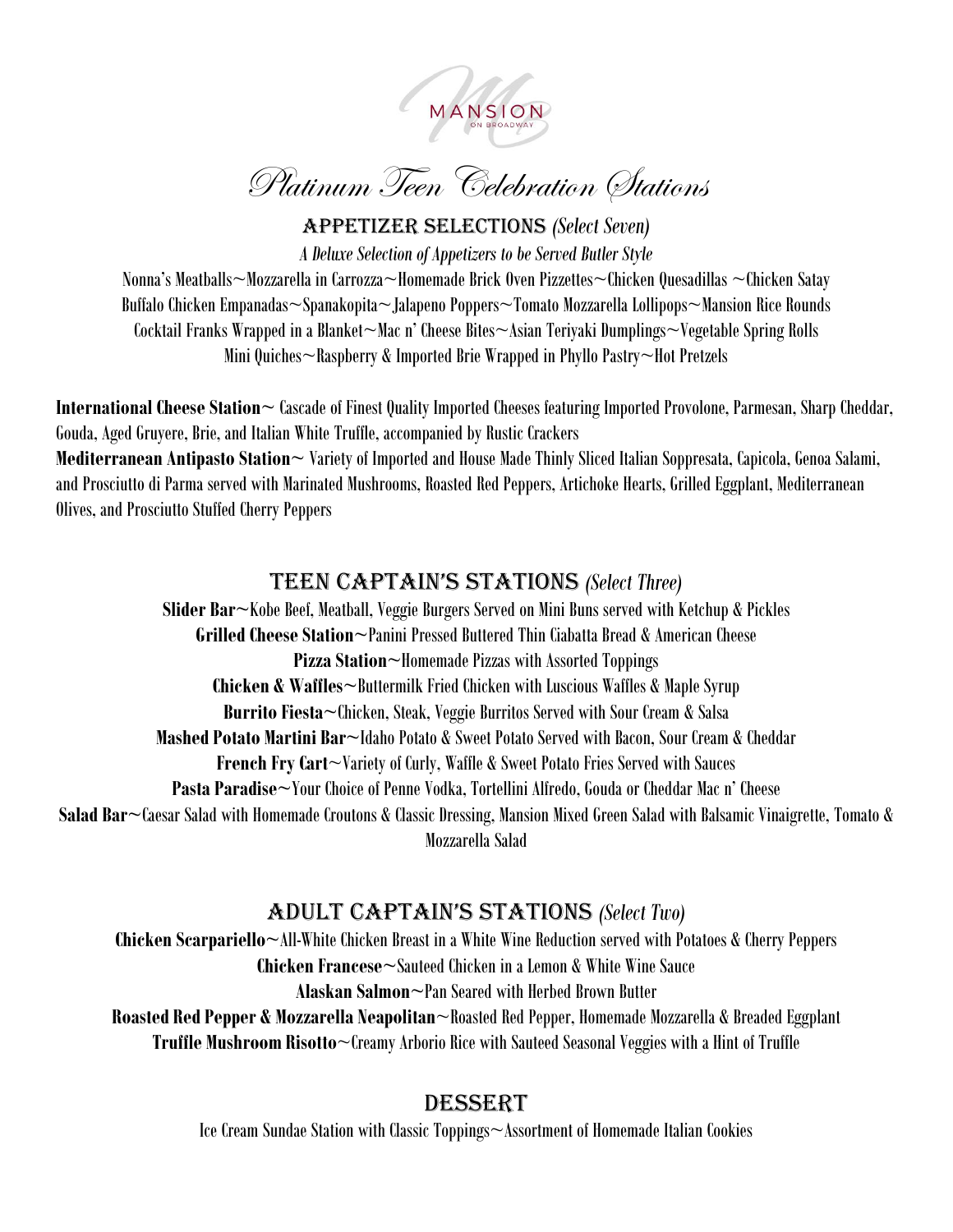

Open Bar or Beer & Wine All Premium Liquors~A Vast Selection of Imported & Domestic Wines Domestic Champagne~Domestic & Imported Beer Customized Mocktails, Fruit Juices & Assorted Soft Drinks

#### White Diamond Appetizer Selections

Petite Filet Mignon Quesadillas~Herb-Roasted New Zealand Baby Lamb Chops Smoked Salmon on Potato Latke~Tuna Tartare with Wasabi Mayo Mozzarella in Carrozza~Homemade Pizzettes alla Margherita Diver Scallops Wrapped in Hickory-Smoked Bacon Crispy Coconut Shrimp Served with Asian Sauce~Miniature Homemade Maryland Crab Cakes Roasted Red Pepper and Goat Cheese Crostini

**Carving Stations** *(Served with Two Sides)***~**Seasoned Pastrami~Peppercorn-Encrusted Prime Rib Au Jus Glazed Virginia Ham~Vermont Oven Roasted Turkey~Petite Filet Mignon

**Asian Station & Noodle Bar~**(Select Two) Chef Prepared Noodles Served with Your Choice of California Roll, Spicy Tuna Roll, Avocado Roll

**Seafood Extravaganza**~ Clams on the Half Shell, Blue Point Oysters on the Half Shell, Jumbo Shrimp Cocktail

**Silver Chafing Dish**~Fried Calamari with Spicy Marinara Sauce, Clams Oreganato, Stuffed Mushrooms with Crabmeat

**NY Deli Station**~ Pastrami, Corned Beef, Knish, Swiss Cheese, Rye Bread, Sauerkraut, Cole Slaw, Mustard

#### Desserts

**Italian Coffee Bar**~Espresso & Cordial Station

**French Toast Station~**Brioche Bread Dipped in Egg Batter Served with Sprinkles, Cookie Crumbles, Syrup, Cherries, Toffee & Whipped Cream

**Homemade Ricotta Doughnuts** or **Fried Oreo Station~**Served with Vanilla Ice Cream and Toppings

**Chocolate-Dipped Fruit Station~**Elegantly Dipped Strawberries, Pineapple & Bananas